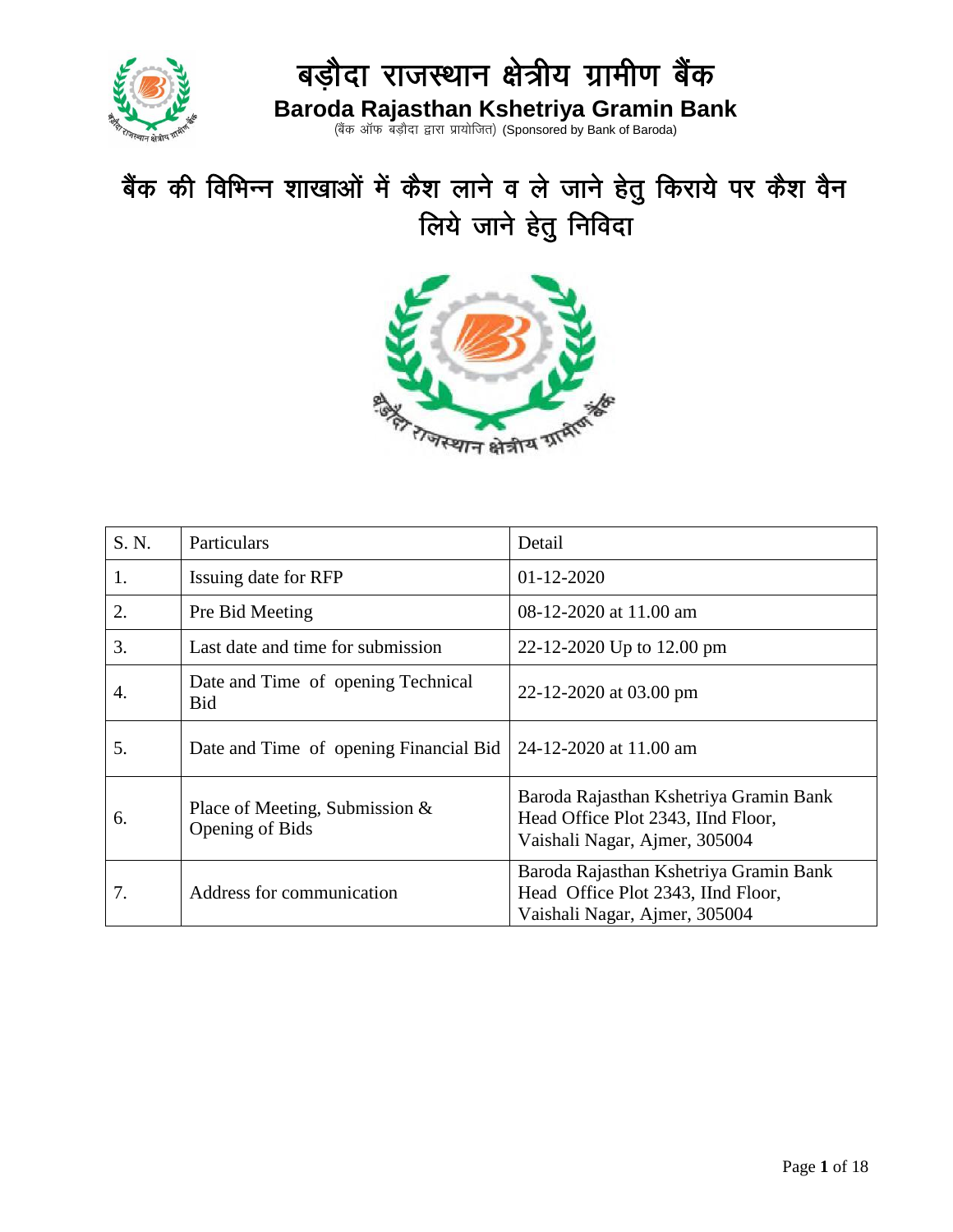

(बैंक ऑफ बड़ौदा द्वारा प्रायोजित) (Sponsored by Bank of Baroda)

- 1. Baroda Rajasthan Kshetriya Gramin Bank is one of the largest Rural bank in Rajasthan with more than 856 branches, 12 Regional Offices located all across 21 Districts. Applications are invited from reputed Private Security Agencies (PSA) for providing hired services of cash vans for remittance of cash to and fro between our various branches located in Baran, Bhilwara, Chittorgarh, Kota, Sawai Madhopur and Sikar Regions. This service can be extended to all Regions of the Bank. Only those firms which fulfill following criteria will be considered for empanelment:
	- a) Reputed security services providers specializing in providing Cash Vans for at least last 3 years as on 1 July, 2020.
	- b) Ability to undertake all remittance related work for all branches throughout twelve Regions.
	- c) Ability to provide Customized Cash Vans having good condition with drivers and guard with gun as per specifications available at annexure-II of this advertisement.
	- d) Have adequate fleet of vehicles to cater for breakdowns and provide hassle free service.
	- e) Ability to provide drivers and guards duly verified from the local police authorities.
	- f) Ability to commence service maximum within 20 days from date of placement of order.
	- g) This offer is for Three Year but period can be extended subject to requirement and satisfaction of the Bank.
- 2. The vendor should meet the eligibility criteria as per details available at annexure I of this advertisement.
- 3. Proposed agreement to be signed with the vendor is also available at Annexure III of this advertisement.
- 4. Applications are to be sent to the undersigned in three sealed covers by 12.00 pm on or before-22-12-2020 as under:
- **(a) Part –I :** 
	- **(i) Tender fee:** Cost of Offer documents is Rs.2000/- (Two thousand Rupees only) to be paid as Non-Refundable Demand Draft/ Banker's Cheque in favour of Baroda Rajasthan Kshetriya Gramin Bank payable at Ajmer.
	- **(ii) Earnest Money Deposit :** Rs. 300000/- (Three Lac Rupees Only) Demand Draft/Banker's Cheque in favour of Baroda Rajasthan Kshetriya Gramin Bank payable at Ajmer.
- **(b) Part –II : Annexure-V:** Technical bids to include profile of the company, list of major existing clients, registered number and GST details, clearance from local police/other authorities/type of vehicle.
- **(c) Part III: Annexure-VI** : Net rates (Excluding GST but inclusive of all other taxes and levies) per month to be quoted for
	- (i) Driver and 2 Security Guards with Gun
	- (ii) Driver, 2 Security Guards with Gun and 2 Custodians.

The above rates should be quoted for both Dedicated Service and On Call Services as mentioned in revised Annexure VI (attached)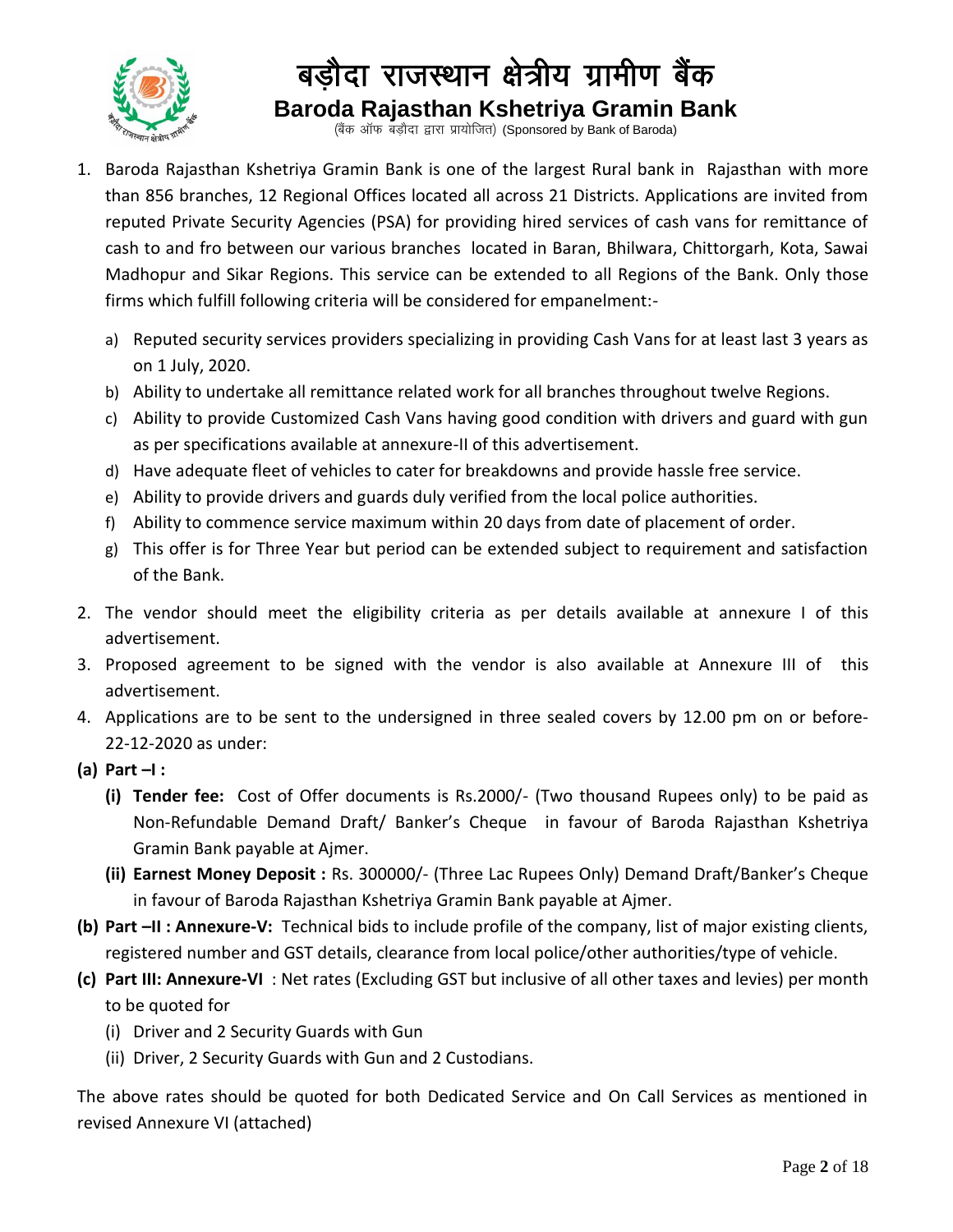

(बैंक ऑफ बड़ौदा द्वारा प्रायोजित) (Sponsored by Bank of Baroda)

- 5. Part III will be opened only if Bank is satisfied with Part I & II. Bank reserves the rights to reject any/all bids without assigning any reason thereto.
- 6. Other terms & conditions are given at the annexure-IV of this advertisement.
- 7. For any other queries, vendors may contact the undersigned on working days between 11 am to 4 pm or e-mail to pe.ho@barodarajasthanrrb.co.in
- 8. Tender will be opened on 22-12-2020 at 03.00 pm in the presence of Tender Committee Members and bidders.

All Bidders are requested to remain present on that day.

Please note that 5% of the total contract value in the form of FDR as security deposited by the successful Bidder in favour of Baroda Rajasthan Kshetriya Gramin Bank for full tenure of the contract.

**General Manager Baroda Rajasthan Kshetriya Gramin Bank Head Office Ajmer**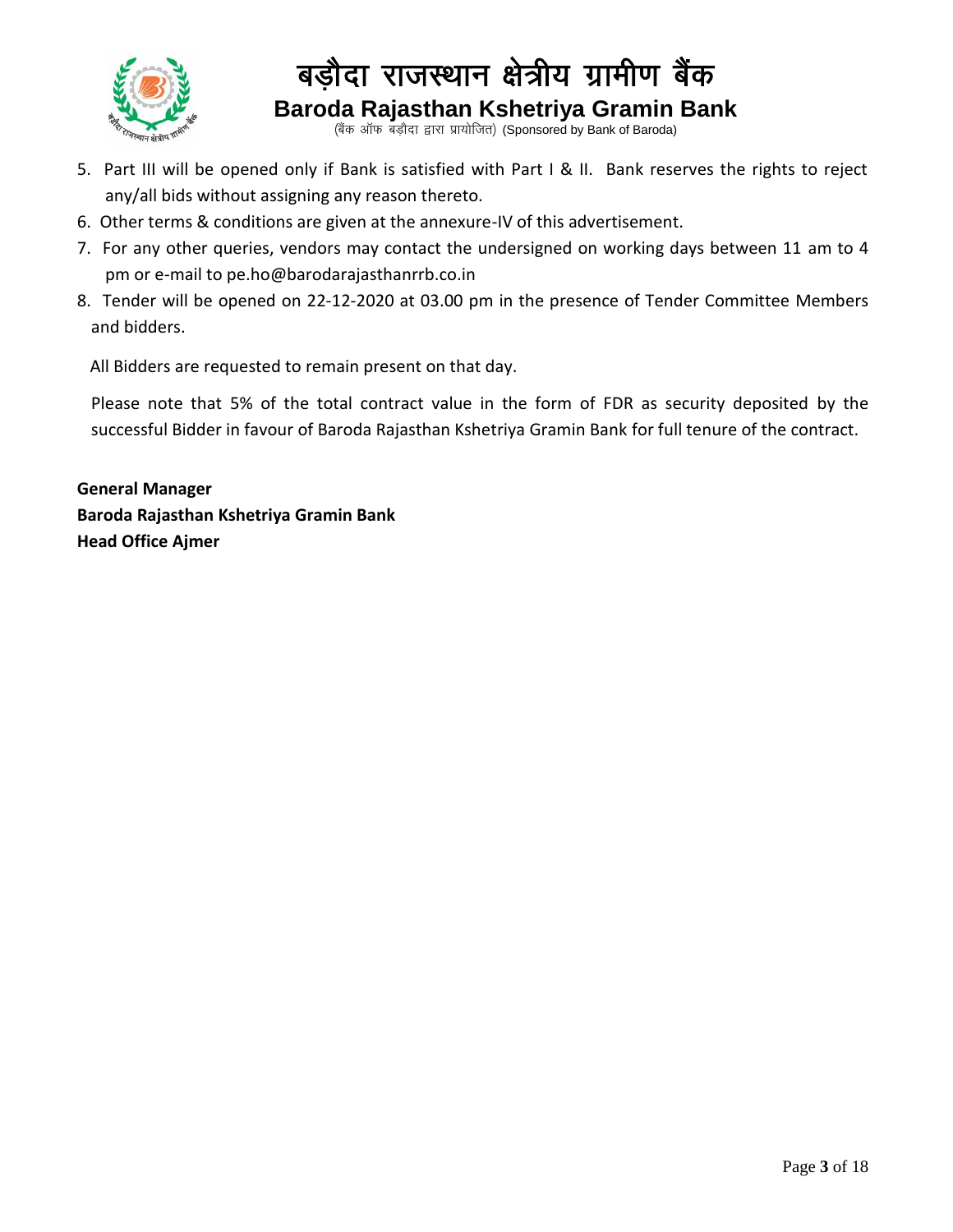

(बैंक ऑफ बड़ौदा द्वारा प्रायोजित) (Sponsored by Bank of Baroda)

#### **ANNEXURE I**

#### **ELIGIBILITY CRITERIA OF VENDORS FOR PROVIDING CUSTOMISED CASH VANS**

#### **A. Eligibility Criteria**

- 1. Private Security Agency (PSA) providing Customised Cash Van (CCV) should have been in business for the last three years as on 01.07.2020.
- 2. PSA should have a credible supervisory infrastructure and network for provision of maintenance of CCVs as also for follow up with law enforcing agencies.
- 3. PSA should have a Certificate of Registration with Registrar of Companies or Registrar of Firms or have a letter of proprietorship.
- 4. PSA should provide the latest Income Tax Assessment Order and PAN Number.
- 5. Minimum net worth\* requirement of "Rs. 1 billion". The Net worth of at least "Rs. 1 billion" should be maintained at all times.
- 6. PSA should provide the Balance Sheet of last 3 year i.e. 17-18, 18-19, 19-20. Documents evidence e.g., profit and loss statements/Balance sheet etc. representing the applicant's every year Financial Turnover during last 3 (three) Financial years ending 31st March, 2020 with at least INR 2 Crore or A certificate duly authorized by CA submitted in this regard.
- 7. PSA should be registered with Shops & Establishment Act and provide latest Certificate for ESI Corporation.
- 8. PSA should provide the latest certificate for EPF Organisation under EPF and Misc provision Act 1952 if applicable as per criteria of number of employees held.
- 9. PSA should be registered with the Govt. under the Contract Labour Act (Regulation & Abolition) 1970.
- 10. PSA should be registered under the appropriate authority for GST.
- 11. Due weightage shall be given if PSA is sponsored/registered with the Directorate General of Resettlement, Ministry of Defence, RK Puram, New Delhi and is a provider of services to PSBs and PSUs.
- **\*** Net worth will consist of 'paid up equity capital, free reserves, balance in share premium account and capital reserves representing surplus arising out of sale proceeds of assets but not reserve created by revaluation of assets' adjusted for 'accumulated loss balance, book valu of intangible and deferred revenue expenditure, if any'.

#### **B. Physical/Security Infrastructure**

- 1- Minimum fleet size of 300 specifically fabricated cash vans (owned / leased).
- 2- Cash should be transported only in the owned / leased security cash vans of the Service Provider or its first level sub-contractors. Each cash van should be a specially designed and fabricated Light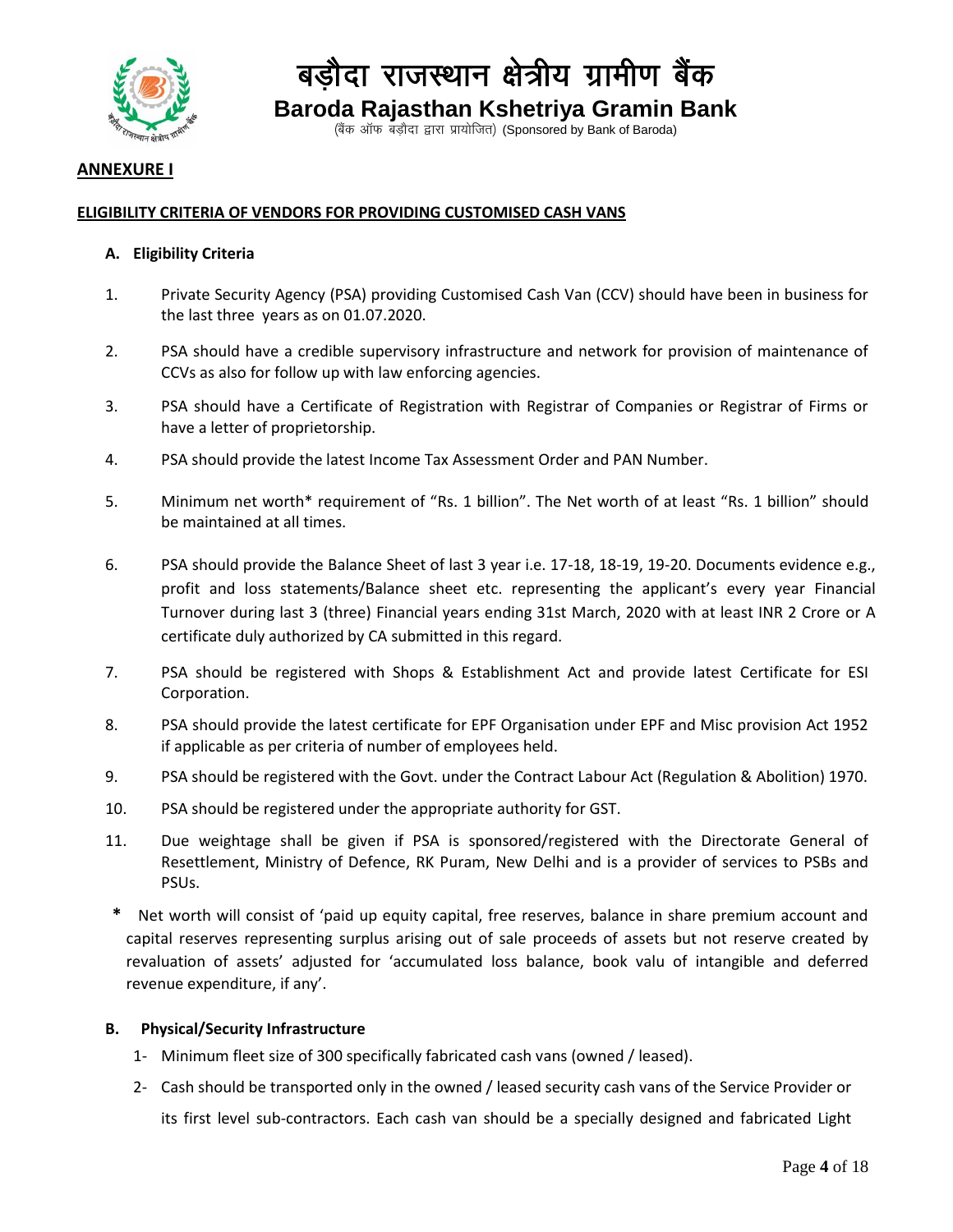

(बैंक ऑफ बड़ौदा द्वारा प्रायोजित) (Sponsored by Bank of Baroda)

Commercial Vehicle (LCV) having separate passenger and cash compartments, with a CCTV covering both compartments.

- 3- The passenger compartment should accommodate two custodians and two armed security guards (gunmen) besides the driver.
- 4- No cash van should move without armed guards. The gunmen must carry their weapons in a functional condition along with valid gun licenses. The Service Provider or its first level subcontractor should also furnish the list of its employed gunmen to the police authorities concerned.
- 5- Each cash van should be GPS enabled and monitored live with geo-fencing mapping with the additional indication of the nearest police station in the corridor for emergency.
- 6- Each cash van should have tubeless tyres, wireless (mobile) communication and hooters. The vans should not follow the same route and timing repeatedly so as to become predictable. Predictable movement on regular routes must be discouraged. Staff should be rotated and assigned only on the day of the trip. With regard to security, additional regulations / guidelines as prescribed by Private Security Agencies (Regulation) Act, 2005, the Government of India and the State Governments from time to time must be adhered to.
- 7- Night movement of cash vans should be discouraged. All cash movements should be carried out during daylight. There can be some relaxation in metro and urban areas though depending on the law and order situation specific to the place or the guidelines issued by the local police. If the cash van has to make a night halt, it necessarily has to be in a police station. In case of inter-state movement, changeover of security personnel at the border crossing must be pre-arranged.
- 8- Proper documentation including a letter from the remitting bank should be carried invariably in the cash van, at all times, particularly for inter-state movement of currency.
- 9- ATM operations should be carried out only by certified personnel who have completed minimum hours of classroom learning and training. The content of such training may be certified by a Self-Regulatory Organisation (SRO) of Cash-in-Transit (CIT) Companies / Cash Replenishment Agencies (CRAs) who may tie up with agencies like National Skill Development Corporation for delivery of the courses.
- 10- The staff associated with cash handling should be adequately trained and duly certified through an accreditation process. Certification could be carried out through the SRO or other designated agencies.
- 11- Character and antecedent verification of all crew members associated with cash van movement,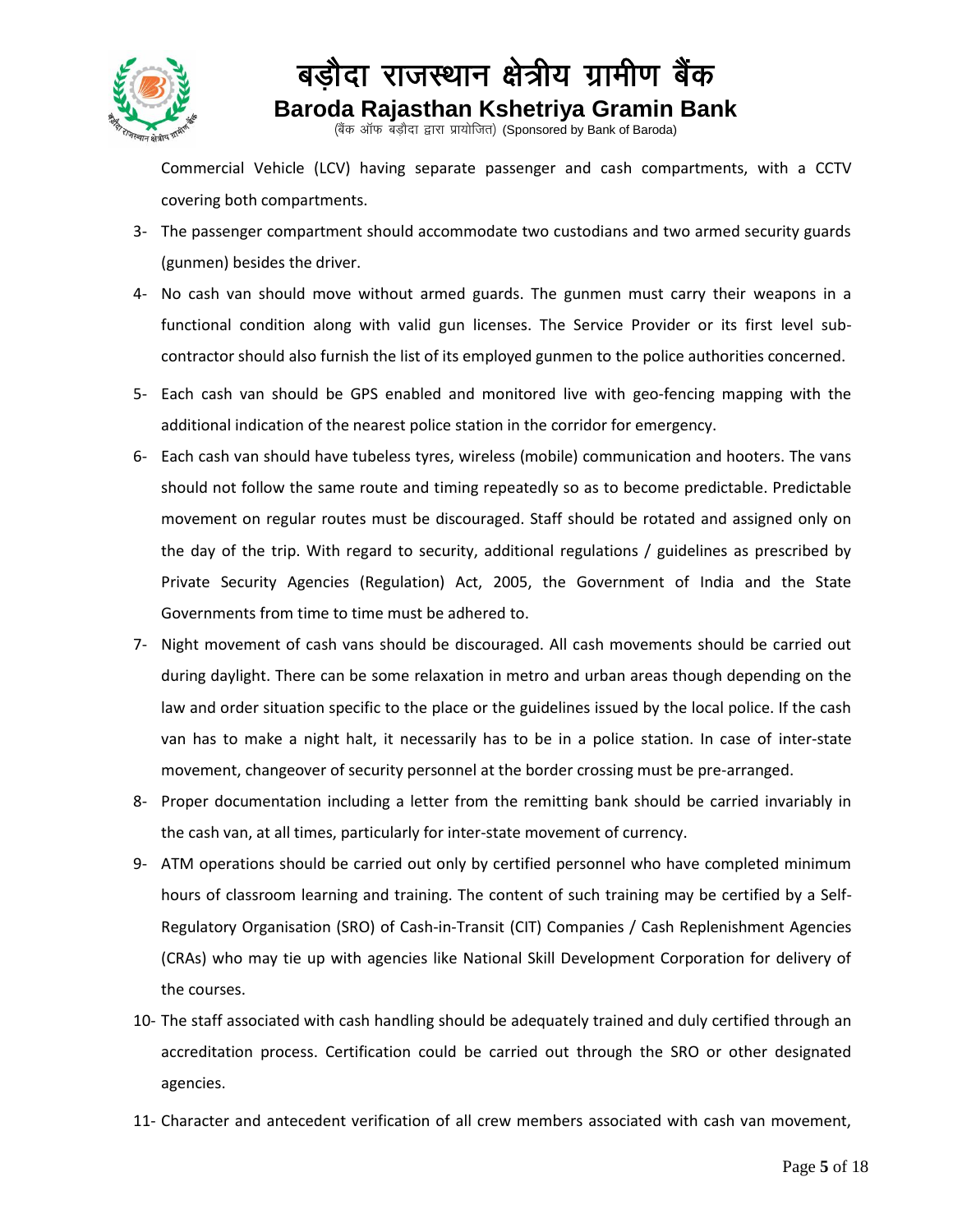

(बैंक ऑफ बड़ौदा द्वारा प्रायोजित) (Sponsored by Bank of Baroda)

should be done meticulously. Strict background check of the employees should include police verification of at least the last two addresses. Such verification should be updated periodically and shared on a common database at industry level. The SRO can play a proactive role in creating a common data base for the industry. In case of dismissal of an employee, the CIT / CRA concerned should immediately inform the police with details.

12- (a) No private security shall be provided by the Private Security Agency for cash transpotation activities unless he holds a license under the Act.

(b) For the purpose of providing private security for cash tranpotation activites a Contract may be entered between.

(i) A Private Security Agency holding a license under the Act and the bank concerned or

(ii) A cash handling Agency and the Bank concerned.

Provided that in case the cash handling agency holds a licensed as a Private Security Agency under the provisions of the Act, such cash handling agency may itself provide the private security to cash transpotation activities in accordance with the provisions of these rules.

- 13- Private Security Agency (PSA) should comply all conditions issued by RBI Circular No RBI/2017- 18/152/DCM (Plg) No 3563 /10.25.07/2017-18 Dated 06.04.2018 & Model rules mentioned in the Gazette Notification No 553 dated 08.08.2018 issued by Ministry of Home Affairs (MHA), GOI, New Delhi regarding Cash Transportation by Cash Van.
- 14- This Tender is issued for Hiring of Cash Vans for transpotation of Bank's Cash. Activities related to Cash Vault (i.e. keeping of Cash in Vault, Cash processing etc.) are not required.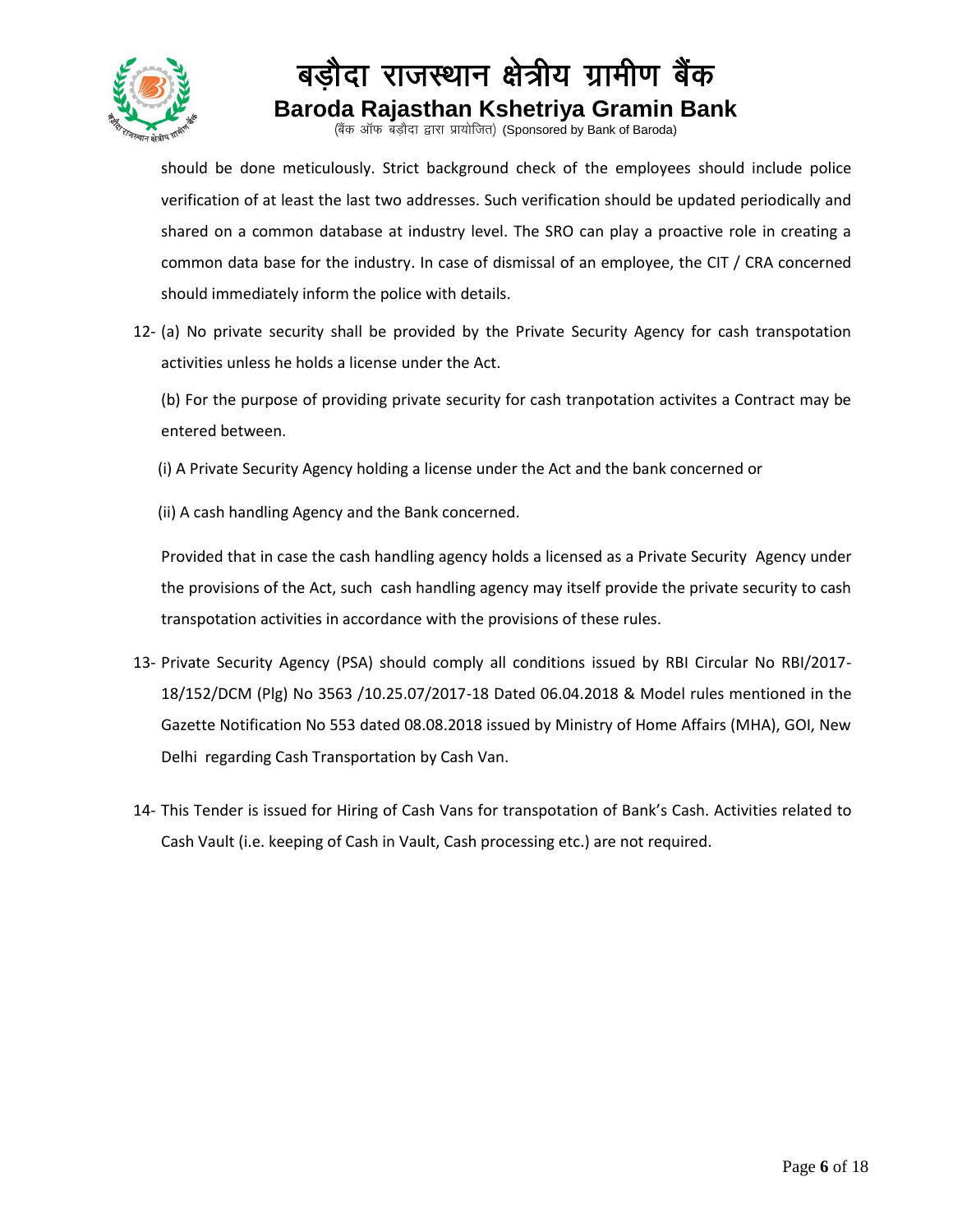

(बैंक ऑफ बड़ौदा द्वारा प्रायोजित) (Sponsored by Bank of Baroda)

#### **ANNEXURE II**

#### **VEHICLE SPECIFICATION**

Customized Cash Van provided by the PSA should meet the following criteria:-

- a) Comprehensive Insurance of the cash van against all risks including fidelity insurance in respect of drivers and guards must be available and the vehicle must be roadworthy.
- b) It should not be more than 3 years old on the date of commencement / renewal of the agreement.
- c) Adequate space for keeping currency with two persons to sit in the back portion.
- d) Vehicle should contain adequate fuel and be available at minimum notice as per timings laid down by the bank.
- e) All glass panes and wind screen should be covered with iron grill or wire mesh.
- f) All doors should have double locks i.e., one from inside and other from outside.
- g) Alarm system with siren should be fitted with activation points with guard, driver and rear cabin.
- h) It should have adequate arrangements of chaining of cash boxes to the body of the vehicle.
- i) Cash van should have a fire extinguisher and a first aid box.
- j) Cash van should be provided with a functional cellular / mobile phone.
- k) There should be a secure partition between driver's cabin and cash box area.
- I) It should have adequate peepholes for observation and use of weapon by guards.
- m) The cash van should have anti theft / burglary central locking system four side and rear doors (as in case of cars).
- n) Easy maneuverability in narrow lanes and congested areas, where applicable.
- o) All essential features of an efficient vehicle requiring minimum maintenance and providing maximum driving and riding comfort.
- p) Should confirm to local laws stipulated by transport department and other government bodies as well as pollution norms.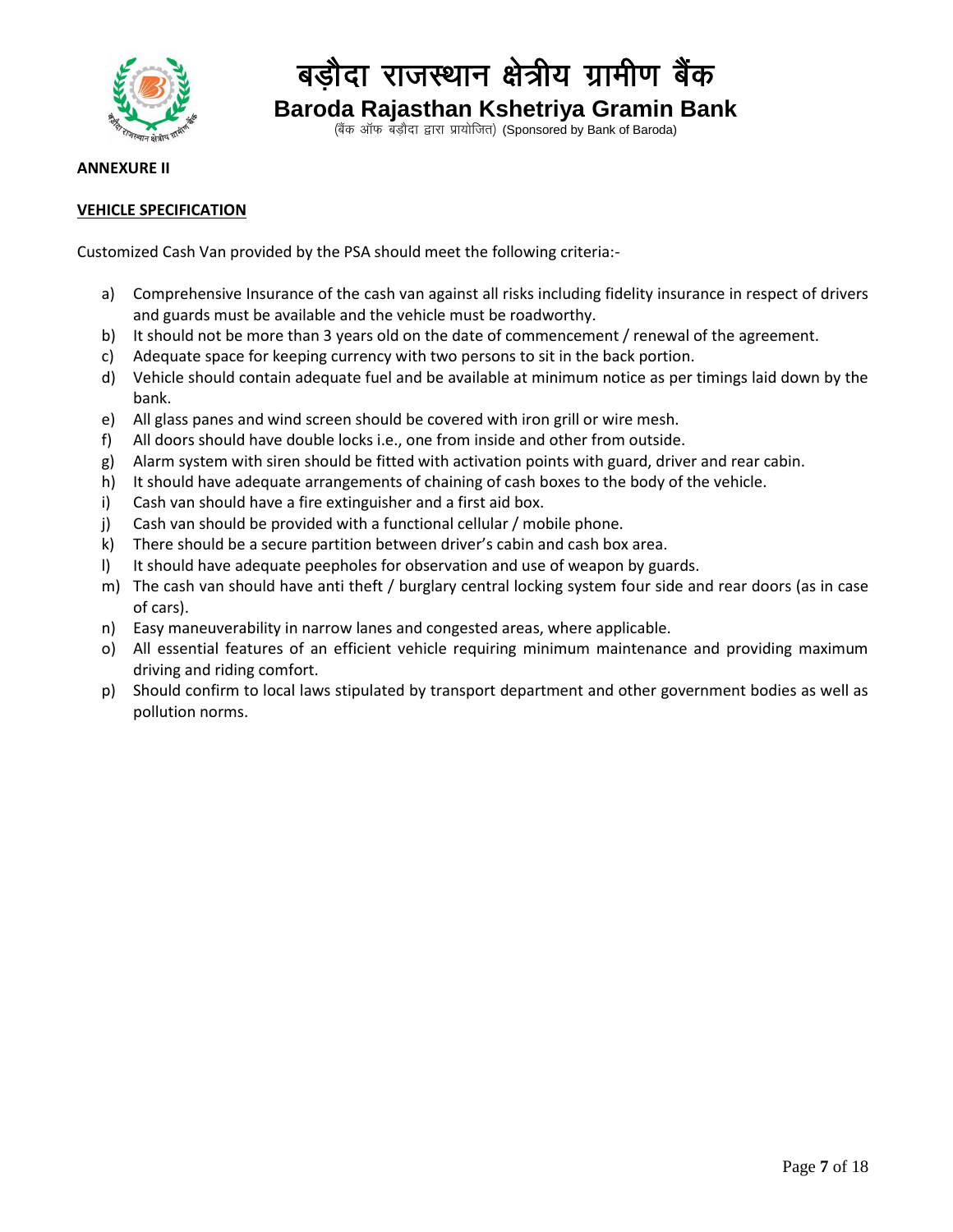

(बैंक ऑफ बड़ौदा द्वारा प्रायोजित) (Sponsored by Bank of Baroda)

#### **ANNEXURE III**

#### **MODEL FORMAT OF AGREEMENT FOR HIRING OF CUSTOMISED CASH VANS**

(To be stamped with twice the duty of an Agreement (Agreement + Indemnity)

#### **AGREEMENT**

This agreement is made at \_\_\_\_\_\_\_\_\_\_\_\_\_\_\_\_\_\_ on the \_\_\_\_\_\_\_\_\_\_\_\_\_\_\_\_ day of \_\_\_\_\_\_\_\_\_\_\_\_\_\_\_\_\_\_\_\_\_\_\_\_

#### **BETWEEN**

|                                            |  |  |  | Baroda Rajasthan Kshetriya Gramin Bank, a body Corporate constituted under the Banking Companies                                 |  |                                       |
|--------------------------------------------|--|--|--|----------------------------------------------------------------------------------------------------------------------------------|--|---------------------------------------|
|                                            |  |  |  | (Acquisition & Transfer of Undertakings) Act, 1970, having its Head Office at 2343, 2 <sup>nd</sup> Floor, Vaishali Nagar, Ajmer |  |                                       |
| -305001 and inter-alia, Regional Office at |  |  |  |                                                                                                                                  |  | (hereinafter called the "First Party" |
|                                            |  |  |  | which term shall, wherever the context so permits, mean and include its successors and assigns) of the First Part;               |  |                                       |

#### **AND**

M/s. \_\_\_\_\_\_\_\_\_\_\_\_\_\_\_\_\_\_\_\_\_\_\_\_\_\_\_\_\_\_\_ a Proprietorship concern/Partnership Firm/Private/Public Limited Company/Private Security Agency (PSA) having its Office/Registered Office at

(hereinafter referred to as the PSA which expression shall, wherever the context so permits, mean and include its successors and assigns) of the Second Part;

#### **Whereas**

- a) The Bank is engaged in the business of banking and is desirous of strengthening its cash remittance services between its various Branch, Offices as well as its clients;
- b) The PSA is engaged and experienced in the business of assisting Banks and others in such cash remittance and wishes to offer its services to the Bank.

#### **IT IS NOW AGREED BETWEEN THE PARTIES HERETO AS FOLLOWS :**

#### **1. Period of the Agreement**

h) This agreement shall come into effect from \_\_\_\_\_\_\_\_\_\_\_\_\_\_ and continue to be in force for a period of one year upto and inclusive of  $\qquad \qquad \text{or its sooner determination in terms here of, but can}$ be extended upto 3 years subject to requirement and satisfaction of Bank.

#### **2. The service**

The PSA agrees to provide to the Bank its Customised Cash Vans (CCVs) with drivers and with guard for cash remittance as may be requested and authorized by the Bank to PSA from time to time in the manner and on the terms and conditions hereinafter set out and the Bank agrees, on the basis of the representations and undertakings made by the PSA as stated hereinafter, to avail the service from the PSA. The service of cash vans will be provided for 8 hours daily subject to maximum 200 hrs. per month. The kilometerage per vehicle will be 3000 KM per month on daily cumulative basis. Services provided in excess of these limits will be charged extra as per rates agreed between the Bank and PSA.

#### **3. The PSA's representations, Undertakings and Covenants.**

3.1 The PSA represents that it will comply with all legal requirements and obtain such licences, approvals and consents, if any, prescribed/required under any law/rules/regulations, and keep them valid.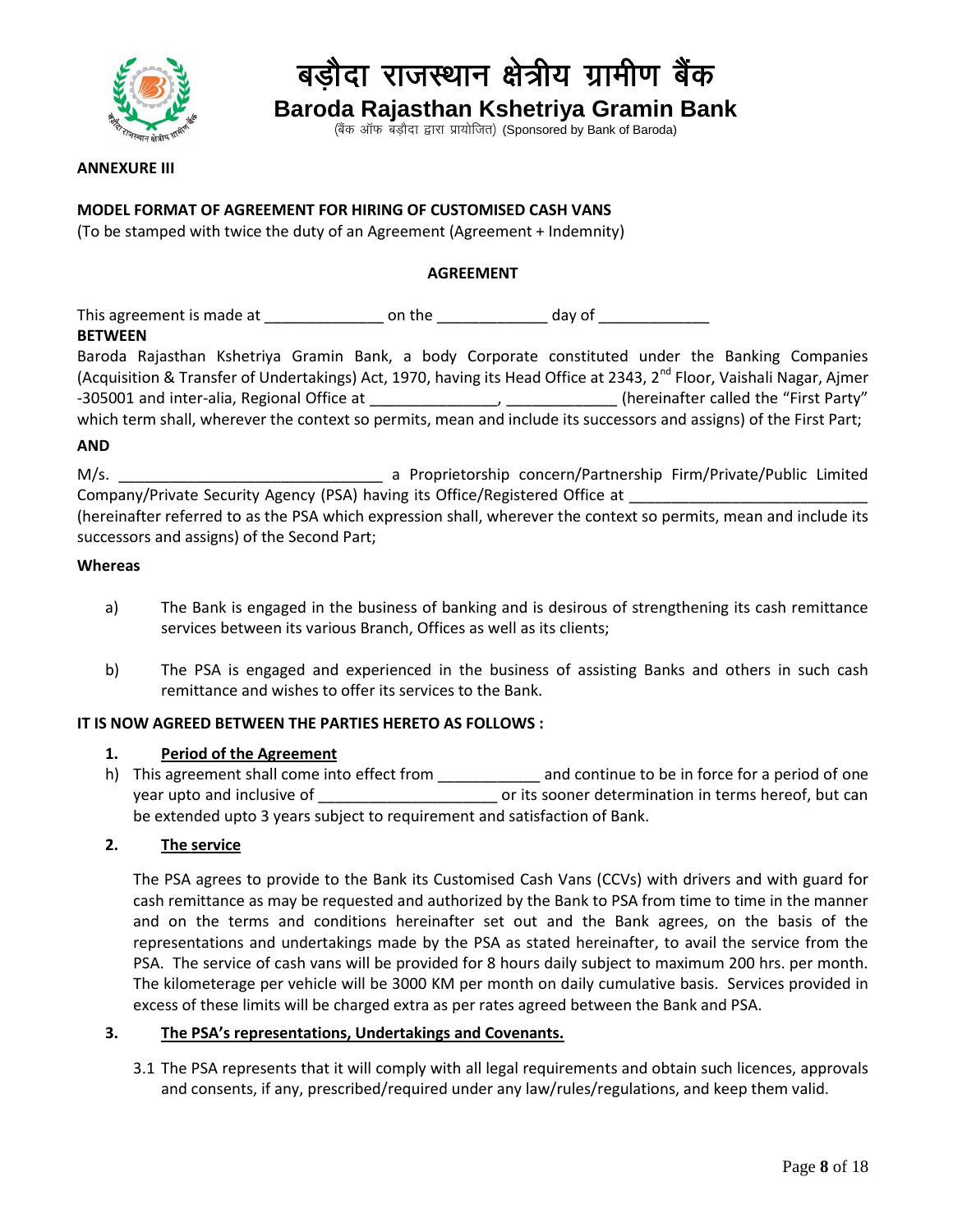

(बैंक ऑफ बड़ौदा द्वारा प्रायोजित) (Sponsored by Bank of Baroda)

- 3.2 The PSA represents that it is adequately equipped, in terms of infrastructure, manpower and expertise to provide the Service and undertakes to provide the service all the time during the period of this agreement.
- 3.3 The PSA agrees that the personnel including its owner(s), director(s), partner(s) employee(s) engaged by the PSA in relation to the Service will be the sole responsibility of the PSA as to their costs and consequences arising out of their engagement or conduct. It is understood that the Bank shall not be liable to pay any remuneration or compensation to the PSA or any of the personnel (including its owner(s), director(s), partner(s), employee(s) and any representative(s) engaged by the PSA in relation to the service except the fee payable to the PSA.
- 3.4 The PSA shall ensure that :
	- i) The CCVs shall be placed at the time and place appointed by the First Party fully equipped and fit to perform duties. Timings and place will be laid down in the approval letter.
	- ii) The driver of the CCV and the guards will be properly verified by the local police. They should carry tamper proof photo identity cards issued by the PSA and wear prescribed uniform. A copy of the police verification report will be provided to the bank in respect of all drivers and guards provided by the PSA.
	- iii) Only the type of vehicle listed as at para 8.1 (i) below shall be provided. There shall be no variation.
	- iv) At no point of time during the prescribed duty hours, drivers and guards will leave their place of duty. The PSA shall arrange to send a relief/substitute wherever the regular driver(s)/guard(s) is (are) absent or on leave. The relief/substitute shall also be a person duly verified by the police.
	- v) The PSA shall provide a "Checking Register" with each CCV site for the purpose of checking carried out by the PSA and First Party authorities.
- 3.5 The PSA shall
	- i) Maintain up-to-date record of all drivers/guards as per Shops &Establishment Act and will discharge all obligations under various Labour Laws viz. EPF Act, ESI Act, Gratuity, Bonus Act, Workmen's Compensation Act, Contract Labour (Regulation & Abolition Act) etc. or under any other State/Union Legislation in respect of drivers/guards engaged by the PSA.
	- ii) Take full responsibility of all acts of commission and/or omissions by their drivers/guards or any injury or mishap caused during the course of transport or during rendering the service and will meet all liabilities arising out of such situations.
	- iii) Change the driver/guard immediately on instructions from the First Party if the performance of a particular driver/guard is not acceptable or found physically/medically unfit and decision of the First Party shall be final in this regard.
	- **iv) Be absolutely responsible for the payment of salary, all other statutory obligations for drivers/guards (or their dependents), on account of salary/wages, bonus, arrears, employment/termination benefit compensation or other claim whatsoever under Workmen's Compensation Act or any other law and the First Party has no connection in relation to such matters.**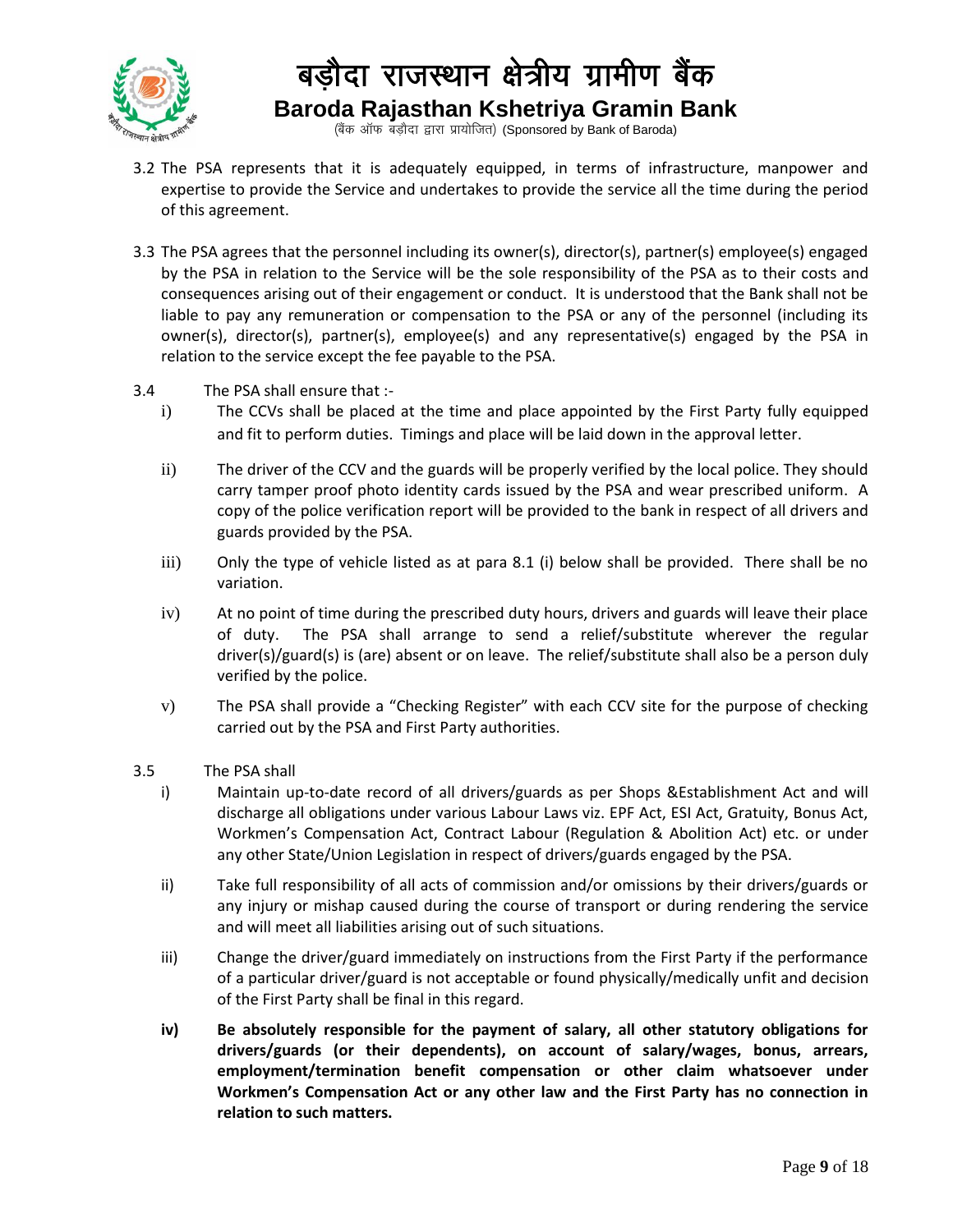

(बैंक ऑफ बड़ौदा द्वारा प्रायोजित) (Sponsored by Bank of Baroda)

- v) In case of any mishap/injury sustained by the driver/guard of whatsoever nature (Minor/major/fatal including death during the course of their duty) the responsibility of granting compensation, if any, on that count will be that of the PSA and not of the First Party.
- vi) If for any reason, compensations, costs etc., are paid by the First Party, the same shall be reimbursed by the PSA to First Party without any demur, with interest at the rate 15% p a.
- vii) In the event of theft, robbery, dacoity or pilferage of the First Party's property or materials, the PSA shall actively assist the First Party for the investigation of the case and if negligence/collusion of drivers/guards is established, such loss due to theft etc. is to be made good by the PSA. PSA agrees to indemnify such loss, irrespective of the fact that such risk might have been insured.
- viii) In case of any property loss/injury to any one of First Party staff due to negligence of the PSA driver/guard or due to dereliction of duty or in-attentiveness or negligence of the driver/guard, all liabilities arising out of such incident will be fully met by the PSA. PSA agrees to indemnify the loss.
- ix) Furnish the names and permanent and local addresses of the drivers and security guards being posted for the above purpose from time to time along with their latest photographs, thump impression and signatures.
- x) Furnish the proof of having paid the wages, provident fund contributions and other legal liabilities to the driver(s) and security guard(s) engaged by them, within one week of the disbursement of wages to them. If proof is not tendered, the First Party may not reimburse the payment due to the PSA.
- 4. CCV provided by the PSA should meet the following criteria :
	- 4.1 Comprehensive insurance of CCV against all risks must be available. Vehicle must be roadworthy.
	- 4.2 It should not be more than 5 years old on the date of commencement/renewal of the agreement.
	- 4.3 Adequate space for keeping currency with two persons with weapons to sit in the back portion.
	- 4.4 Vehicle should contain adequate fuel and be available at minimum notice as per timings laid down by the bank.
	- 4.5 All glass panes and wind screen should be covered with iron grill or wire mesh.
	- 4.6 All doors should have double locks i.e. one from inside and other from outside.
	- 4.7 Alarm system with siren should be fitted with activation points with guard, driver and rear cabin.
	- 4.8 It should have adequate arrangements of chaining of cash boxes to the body of the vehicle.
	- 4.9 Cash Van should have a fire extinguisher and a first aid box.
	- 4.10 Cash Van should be provided with a functional cellular/mobile phone.
	- 4.11 CCV should have a secure partition between driver cabin and cash box area.
	- 4.12 CCV should have adequate portholes for observation and use of weapons by guards.
	- 4.13 CCV should have anti theft/burglary central locking system for side and rear doors (as in case of cars).
	- 4.14 Easy maneuverability in narrow lanes and congested areas, where applicable.
	- 4.15 All essential features of an efficient vehicle requiring minimum maintenance and providing maximum driving and riding comfort.
	- 4.16 Should conform to local laws stipulated by transport department and other government bodies as well as pollution norms.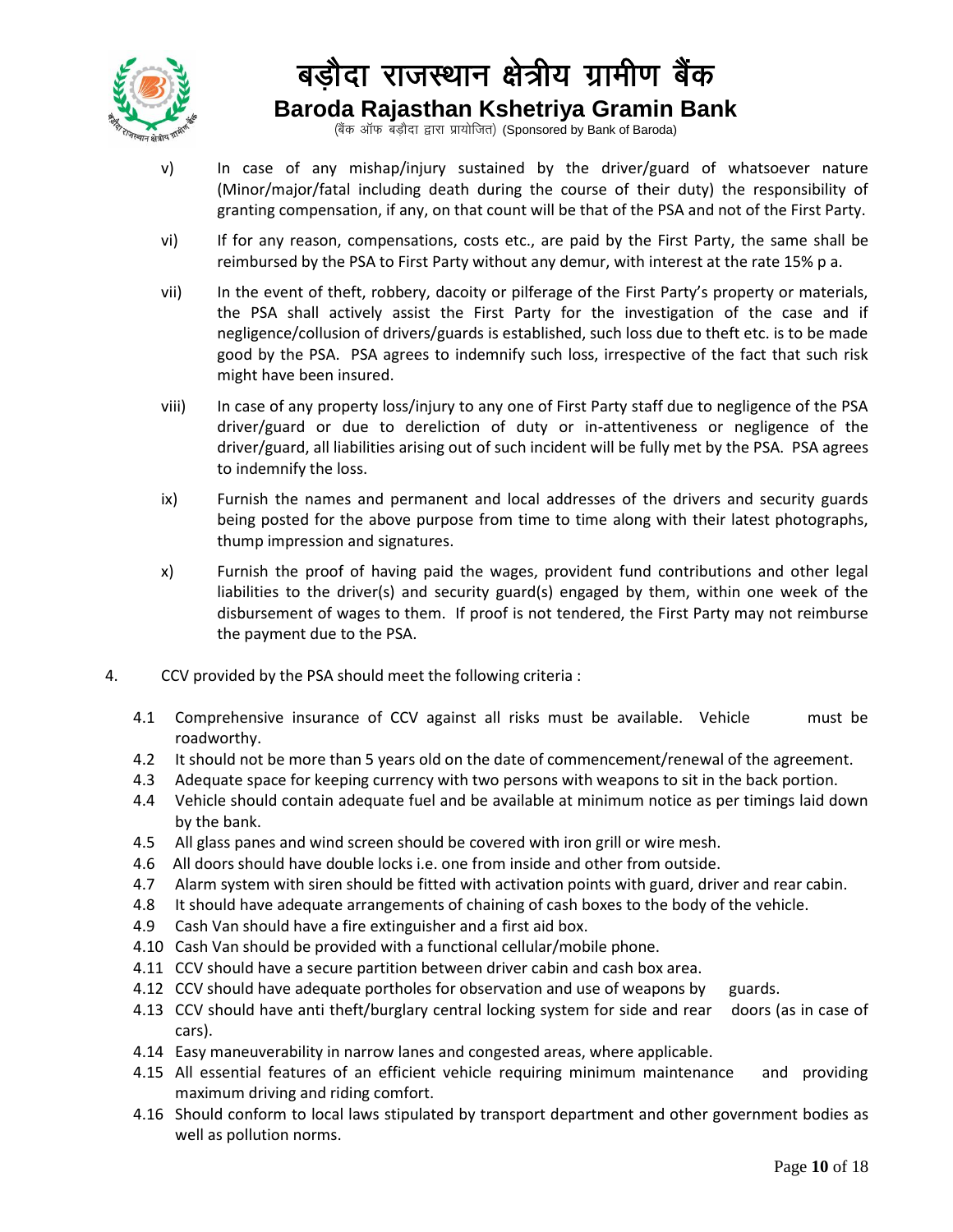

(बैंक ऑफ बड़ौदा द्वारा प्रायोजित) (Sponsored by Bank of Baroda)

#### **5. Relationship**

It is agreed and understood by the parties that neither the PSA nor any employee of the personnel engaged by the PSA for the purpose of the service (including its owner(s), director(s), partner(s), employee(s) and representative(s) shall have employee employer relationship with the Bank.

#### **6. The PSA's Indemnity and Assurance**

- 6.1 The PSA hereby expressly agrees to indemnify the Bank and keep the Bank indemnified against all loss, liability or obligation arising out of its conduct or that of any of the personnel including its owner(s), director(s), partner(s), employee(s) and representative(s) in connection with the service and this agreement.
- 6.2 The PSA further agrees to provide an interest free Security Deposit equivalent to one month's charges per cash van. Their deposit shall be returned on termination of this agreement.
- 6.3 The PSA shall take and service the policy of fidelity insurance in respect of drivers and guards provided and comprehensive/3<sup>rd</sup> party insurance for CCV as its own cost and furnish a copy to the Bank.
- **7. In case on any day/during any period the PSA fails to provide CCV or the guard, the bank will remit the cash under own arrangements, and double the pro rata charges will be debited from PSA's bill every month.**

#### **8. The Bank's Covenants**

- 8.1 The Bank shall in consideration of the services, pay to the PSA charges through NEFT/RTGS on monthly basis as indicated below.
	- i) Type of Vehicle
		- Small cash van based on Tata 207 or equivalent like Bolero and Marshall Jeep etc.
		- Large cash van based on Tata 407 or equivalent.
	- ii) Number of vehicles \_\_\_\_\_\_\_\_\_\_\_\_\_\_\_\_\_\_\_\_\_
	- iii) Meterage to be covered per month KM
- 8.2 Charges to be paid would be Rs. \_\_\_\_\_\_\_\_\_\_\_\_\_\_\_\_\_ per month upto **\_\_\_\_\_\_\_\_\_\_\_\_** KM duty per month. Additional charges will be @ Rs.  $\qquad \qquad$  per K.M. The duty hours would be 200 hours per month on cumulative basis. Additional charges for duty hours beyond 200 hrs. would be  $\omega$ Rs. example per hour.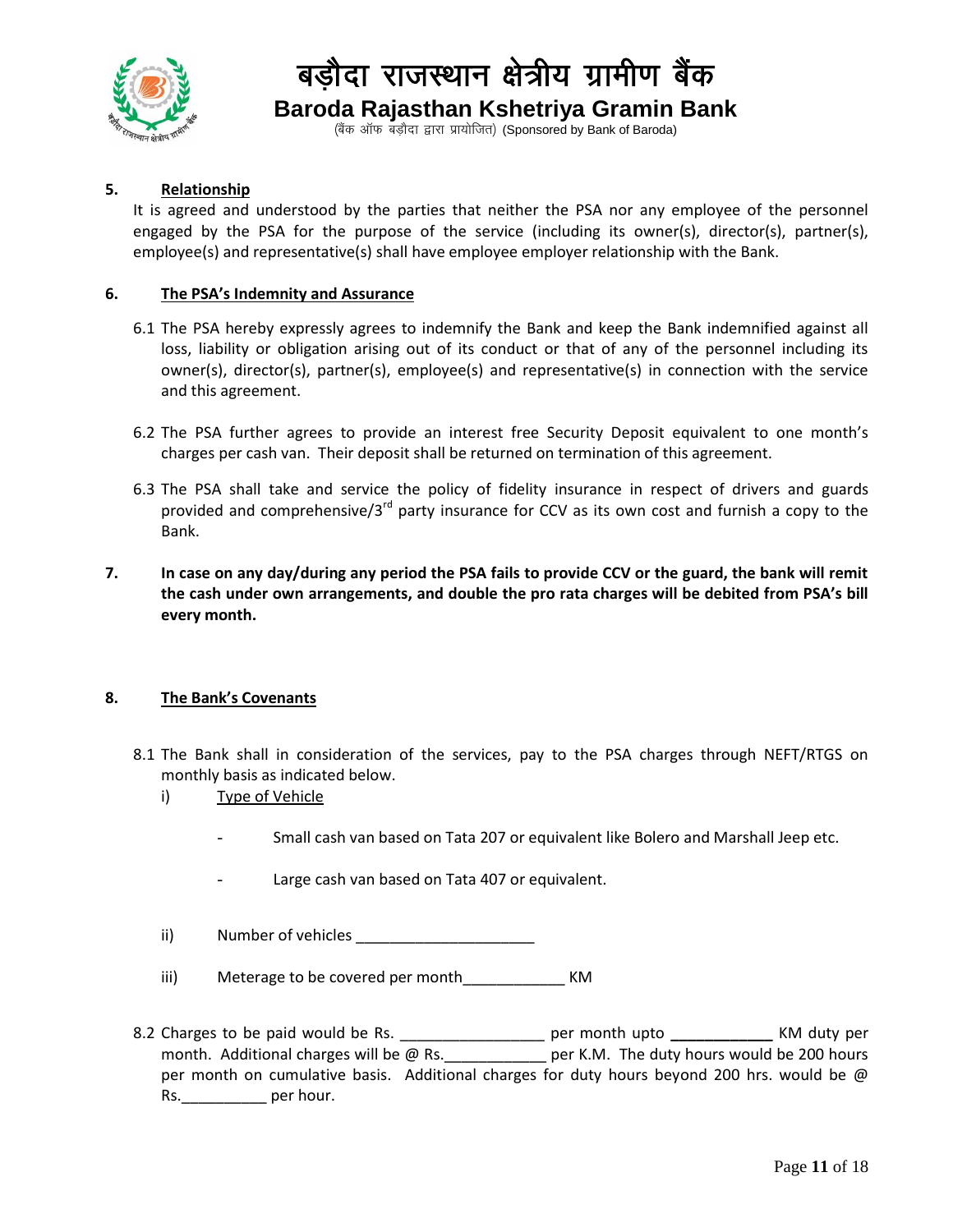

(बैंक ऑफ बड़ौदा द्वारा प्रायोजित) (Sponsored by Bank of Baroda)

- 8.3 The charges payable are all inclusive and no other expenses would be reimbursed to the PSA. Rates include all taxes, levies, cell phone charges, fuel charges, insurance premium, salaries/wages etc. to be paid to the Govt. or any other bodies or drivers or guards provided with CCV.
- 8.4 The Bank shall not be liable to pay to the PSA any amount (whether by way of compensation, remuneration, reimbursement or otherwise) other than the fee as aforesaid, in relation to the service.
- 8.5 The distance will be calculated from Nodal Branch office/Currency Chest or the Initial Reporting Point to place of work only. Distance covered from PSA's depot or overnight parking place to the Initial reporting Point will not be included. Similarly, any meterage spent for repairs etc. or any other work not assigned by the Controlling/Designated Officer of the Bank will be EXCLUDED. A proper log book will be maintained for each CCV. Each page will be initialed by the driver of the PSA and designated officer of BO DAILY. Monthly summary will be signed by the Branch Incumbent and Authorised Officer of the PSA and presented to the Paying authority along with the Monthly Bill.
- 8.6 No extra meterage or additional working hours (i.e. beyond 200 hrs. per month) is permitted except with the prior and written sanction of the Branch Incumbent. Delays on account of breakdowns due to external events such as accidents, road blocks, unusual traffic jams or work assigned by the vendor will be EXCLUDED while working out the total hours done. Time of reporting and time of dispersal will be recorded daily and initialed by the Designated Official of the BO for cash remittance.
- 8.7 Payment will be made by the Bank within 7 working days of the presentation of the Bill. There will be no enhancement in rates/charges during the validity period of the present agreement. No other charges shall be payable to the PSA, except the agreed amount.

#### **9. Non Exclusive Agreement**

It is expressly agreed and understood between the parties hereto that this agreement is on non exclusive basis and the PSA does not have any exclusive right to provide the said services set out herein to the Bank and that the Bank is free to engage as many companies/firms, whether similar or otherwise, to provide such services and enter into agreements with any other person, Firm, Company, Organisation, as may be deemed fit by the Bank. The PSA shall also be at liberty to secure assignments from any other body Corporate or Bank.

#### 10. **Publicity**

The PSA, its employees, representatives etc. shall not use the name, trademark and/or logo of the bank in any sales or marketing publication or advertisement or in any other manner.

#### **11. Miscellaneous**

- 11.1 The Bank may amend this agreement by giving a notice of one month of such amendment to the PSA, on the address first stated above.
- 11.2 The Bank shall have a right to terminate this agreement any time without assigning any reason whatsoever. On such termination, the First Party will have right to get service from other Agencies or make such alternate arrangements, as it deem fit, without any let or hindrance and if termination is caused due to any default or non-performance or unsatisfactory performance of PSA. PSA shall be liable to pay damages being the extra cost to be incurred by the First Party. PSA shall reimburse the amount claimed by the First Party immediately after demand.
- 11.3 This agreement shall stand terminated in the event of :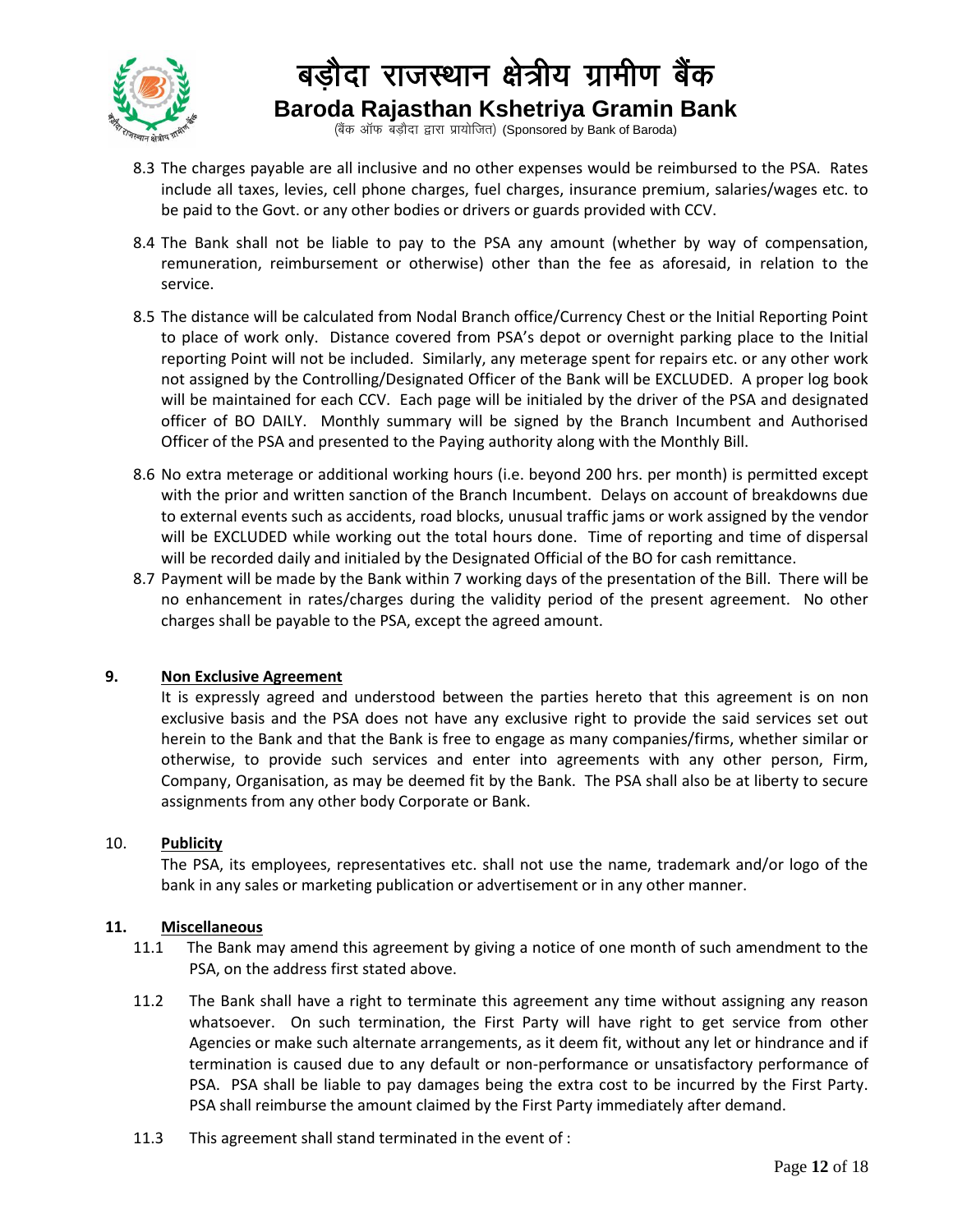

(बैंक ऑफ बड़ौदा द्वारा प्रायोजित) (Sponsored by Bank of Baroda)

- i) Any of the PSA representations and undertakings being or becoming incorrect or untrue.
- ii) Breach by the PSA to observe any of the terms and conditions contained herein or under any of the letters of request and authorization issued by the Bank in pursuance hereof or under any other agreement entered by the PSA or any of its personnel (including its owner(s), director(s), partner(s), employee(s) and representative(s) and
- iii) Insolvency or bankruptcy of the PSA or any of its personnel including its owner(s), director(s), partner(s), employee(s) and representative(s).
- 11.4 The PSA shall not assign the rights or obligations hereunder, unless permitted by the Bank.
- 11.5 The Bank may assign its rights and obligations hereunder in its sole discretion.
- 11.6 i) Any notice , demand or other communication required or permitted to be given or made hereunder shall be in writing and shall be well and sufficiently given or make if sent by registered A D at the address and to the authorized person at following address :

Name & Address of PSA Name & Address of Bank

| ---------------------------- | ----------------------------------- |
|------------------------------|-------------------------------------|
| -------------------          | ----------------------------------  |

 ii) This Agreement shall be governed by and shall be construed in accordance with Indian Laws. Any legal action or proceeding out of this Agreement shall be brought under the jurisdiction of the courts and tribunals of --------------------------

IN WITNESS WHEREOF the parties hereto have executed these presents the day and year first hereinabove written.

#### **For the Bank**

#### **For the PSA**

For Baroda Rajasthan Kshetriya Gramin Bank

For & on behalf of M/s.

(First Party)

| (Second Party) |  |
|----------------|--|
|----------------|--|

| Name        |
|-------------|
| Designation |
| Date        |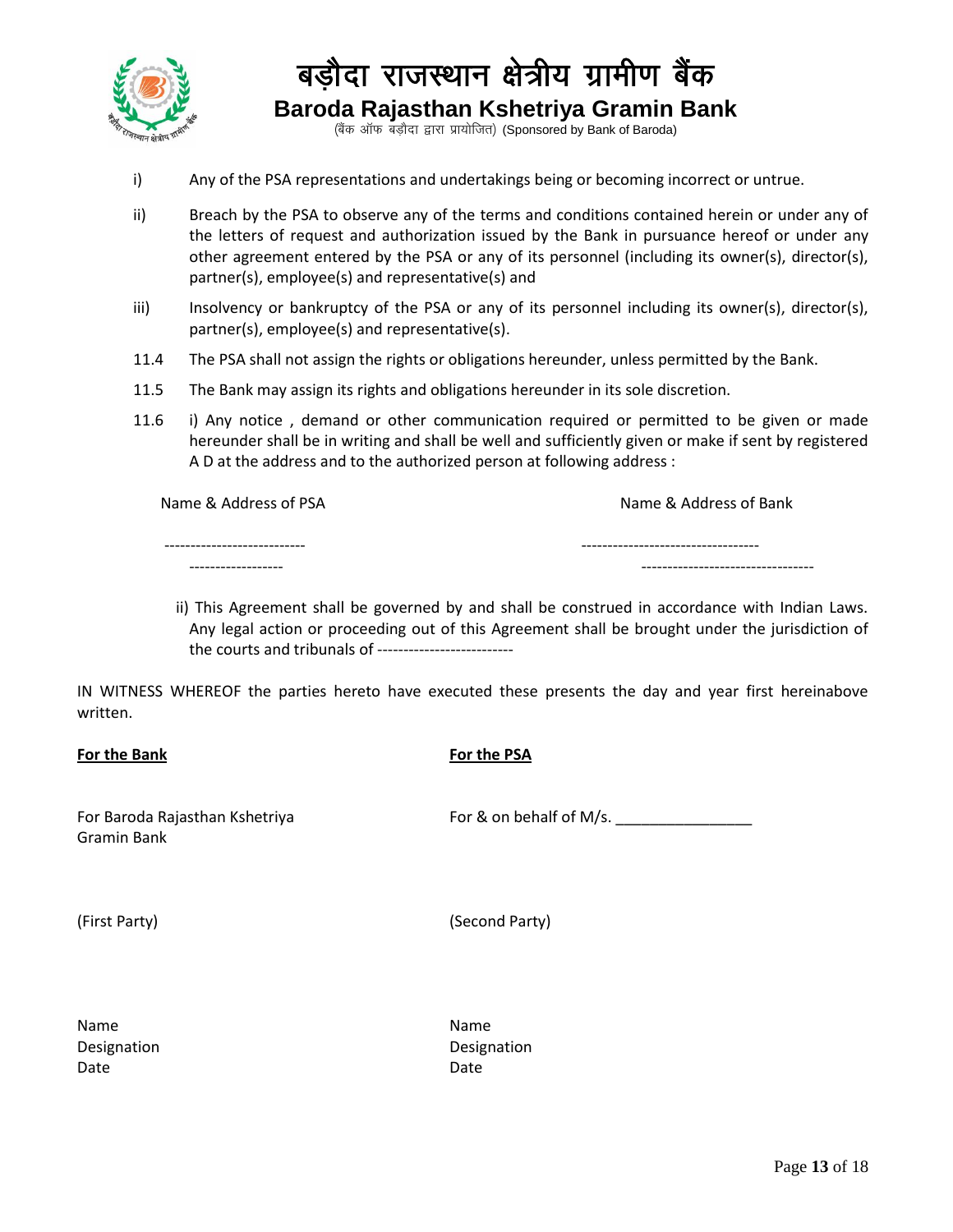

(बैंक ऑफ बड़ौदा द्वारा प्रायोजित) (Sponsored by Bank of Baroda)

#### **ANNEXURE-IV**

#### **OTHER TERMS & CONDITIONS**

#### **A) The PSA to ensure the following :-**

- a) EMD of successful bidders shall be forfeited in respect of successful bidders in case of withdrawal from the tendering process.
- b) The identity of the driver of the Customized Cash Van and the guard should be properly verified by the local police. They should carry tamper proof photo identity cards issued by the PSA and wear prescribed uniform. A copy of the police verification report will be provided to the Bank in respect of all drivers and guards, provided by the PSA.
- c) At no point of time during prescribed duty hours, drivers and guard will leave their place of duty. The PSA will arrange to send a relief/substitute wherever the regular driver(s)/guard(s) is (are) absent or on leave. The relief/substitute shall also be personnel, duly verified by the police.
- d) The PSA to change driver /guard immediately on instruction from Bank if the performance of a particular driver/guard is not acceptable or found physically or medically unfit.
- e) The PSA should maintain utmost secrecy regarding movement of their vehicle and treasure.

#### **B) The PSA shall** ;

- a) Maintain up-to-date records of all driver/guard as per Shops & Establishment Act and will discharge all obligations under various Labour Laws viz. EPF Act, ESI Act, Gratuity, Bonus Act, Workmen's Compensation Act, Contract Labour (Regulation & Abolition) Act etc. or under any other State/Union Legislation in respect of drivers/guards engaged by the PSA.
- b) Take full responsibility of all acts of commission and/or omissions by their drivers/guards or any injury or mishap caused during the course of transport or during rendering the service and will meet all liabilities arising out of such situations.
- c) Be absolutely responsible for the payment of salary, all other statutory obligations for drivers/guards or their dependents, on account of salary, wages, bonus, arrears, employment/termination benefit compensation or other claim whatsoever under Workmen's Compensation Act or any other law and the Bank will have no connection in relation to such matters.
- d) In case of any mishap /injury sustained by the driver/guard of whatsoever nature (minor/major/fatal including death during the course of their duty) the responsibility of granting compensation, if any, on that count will be that of the PSA and not of the Bank.
- e) If for any reason, compensations, costs etc. are paid by the Bank, the same shall be reimbursed by the PSA to the Bank without any demur, with interest at the rate as applicable.
- f) Furnish the names and permanent and local addresses of the drivers and security guards being posted from time to time along with their latest photographs, thumb impression and signatures.
- g) Furnish proof of having paid the wages, provident fund contributions and other legal liabilities to the driver(s) and security guard(s) engaged by them, within one week of the disbursement of wages to them and payment of dues to PSA would be released on submission of such proof.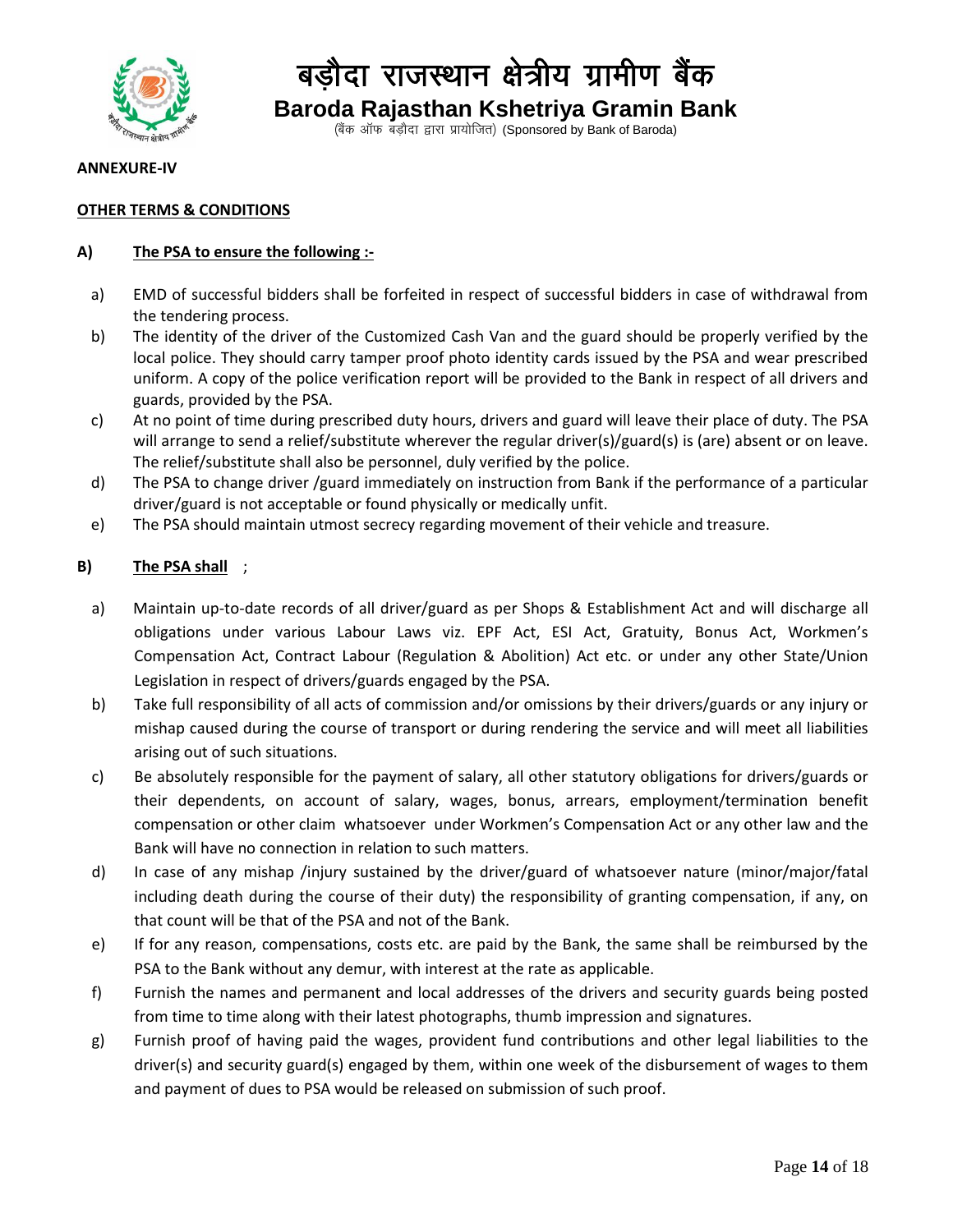

(बैंक ऑफ बड़ौदा द्वारा प्रायोजित) (Sponsored by Bank of Baroda)

#### **The PSA`s Indemnity and Assurance :-**

- 1) The PSA should comply with all legal requirements and obtain such licenses, approvals and consents, if any prescribed/required under any law/ rules/regulations, and keep them valid.
- 2) The Bank will not be liable to pay any remuneration or compensation to the PSA or any of the personnel (including its owner(s), director(s), partner(s), employee(s) and any representative(s) engaged by the PSA in relation to the service except the fee payable to the PSA.
- 3) The PSA to indemnify against all losses, liability or obligation arising out of its conduct or that of any of the personnel including its owner(s), director(s), partner(s), employee(s) and representative(s) in connection with the service and this agreement.
- 4) The PSA to provide the interest free security deposit/Bank guarantee equivalent to one month's charges per cash van. This will be returned on termination of the agreement.
- 5) The PSA shall take and service the policy of fidelity insurance in respect of drivers and guards provided and comprehensive 3<sup>rd</sup> party insurance for Customized Cash Van at its own cost and furnish a copy to the Bank.
- 6) In case on any day during any period PSA fails to provide Customized Cash Van or guard the Bank will remit the cash under own arrangements, and double the pro rata charges will be debited from PSA`s bill every month.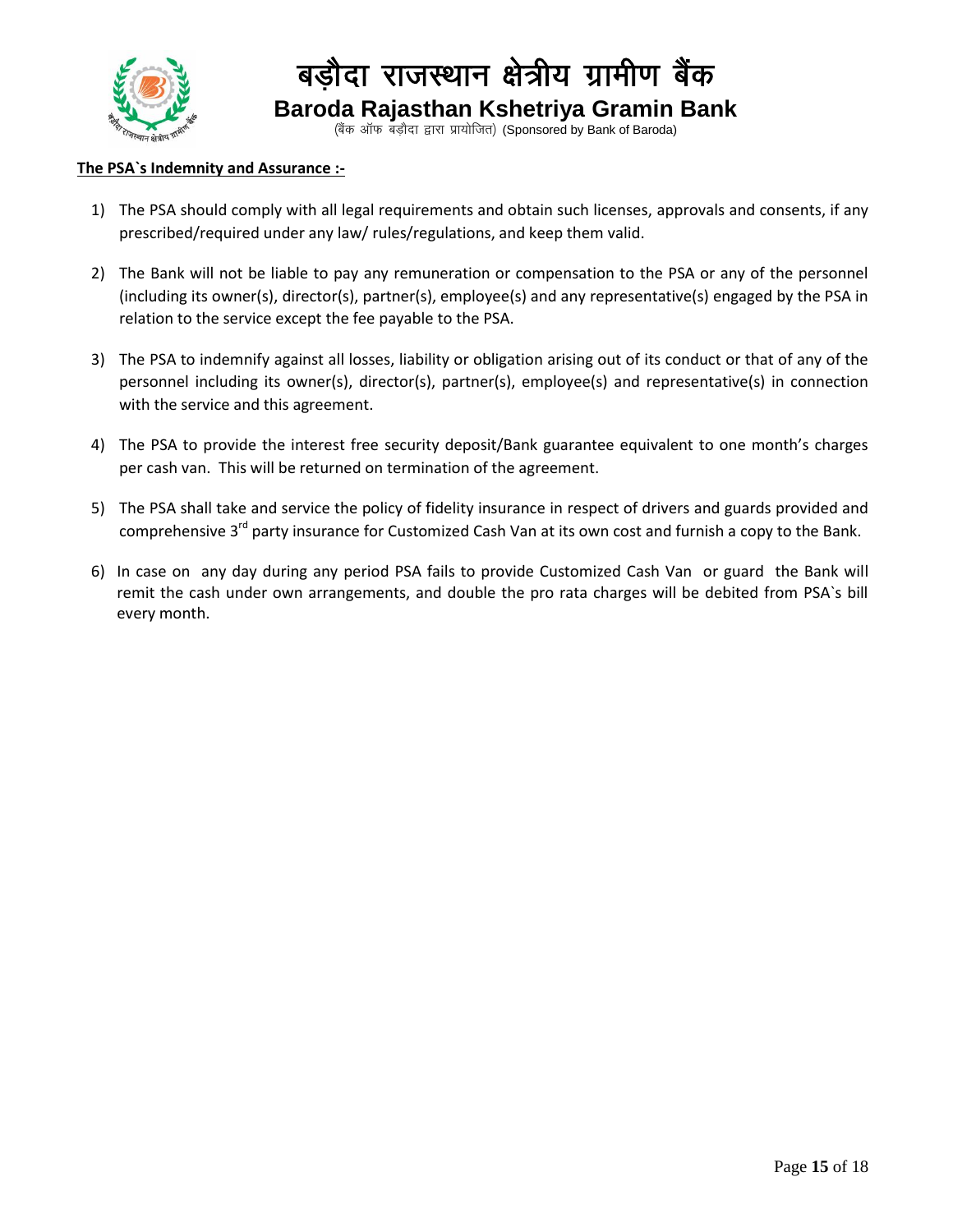

बड़ौदा राजस्थान क्षेत्रीय ग्रामीण बैंक

**Baroda Rajasthan Kshetriya Gramin Bank**

(बैंक ऑफ बड़ौदा द्वारा प्रायोजित) (Sponsored by Bank of Baroda)

**ANNEXURE-V**

#### **To be submitted in sealed envelope super scribed as "TECHNICAL BID" APPLICATION FOR HIRING OF CASH VANS**

| 1. NAME OF THE FIRM :                                                                                                                                                               |                             |           |           |
|-------------------------------------------------------------------------------------------------------------------------------------------------------------------------------------|-----------------------------|-----------|-----------|
| 2. ADDRESS OF THE FIRM<br><b>WITH MOBILE &amp;</b><br><b>LANDLINE PH. NO.</b>                                                                                                       |                             |           |           |
| <b>3. PAN NO.</b>                                                                                                                                                                   |                             |           |           |
| <b>4. GST REGISTRATION NO.</b>                                                                                                                                                      |                             |           |           |
| <b>5. LOCATION OF GARAGE</b>                                                                                                                                                        |                             |           |           |
| <b>6. NAME &amp; TELEPHONE NO. OF PROPRIETOR</b>                                                                                                                                    |                             |           |           |
| 7. NO. OF VEHICLE YOU WISH TO OFFER                                                                                                                                                 |                             |           |           |
| 8. Details of Demand Draft of Offer Documents<br>cost Rs.2000/-                                                                                                                     | D.D.No.<br><b>Bank Name</b> | Date:     |           |
| 9. Details of vehicles being offered<br><b>Type &amp; Make:</b>                                                                                                                     | Vehicle-1                   | Vehicle-2 | Vehicle-3 |
| Year of Mfg:                                                                                                                                                                        |                             |           |           |
| <b>Year of Registration:</b>                                                                                                                                                        |                             |           |           |
| <b>Registration no. of Vehicle:</b>                                                                                                                                                 |                             |           |           |
| Type of fuel:                                                                                                                                                                       |                             |           |           |
| <b>Total Kms run:</b>                                                                                                                                                               |                             |           |           |
| 10 TOTAL INTERNAL USABLE AREA OF THE<br><b>VEHICLE (Length x Width in feet)</b>                                                                                                     |                             |           |           |
| 11. WHETHER OFFERED VEHICLE HAVE MET<br><b>WITH</b><br><b>ACCIDENT</b><br><b>OR</b><br><b>ANY</b><br><b>ANY</b><br>LITIGATION/ARBITRATION CASES EXISTING (If<br>yes please mention) |                             |           |           |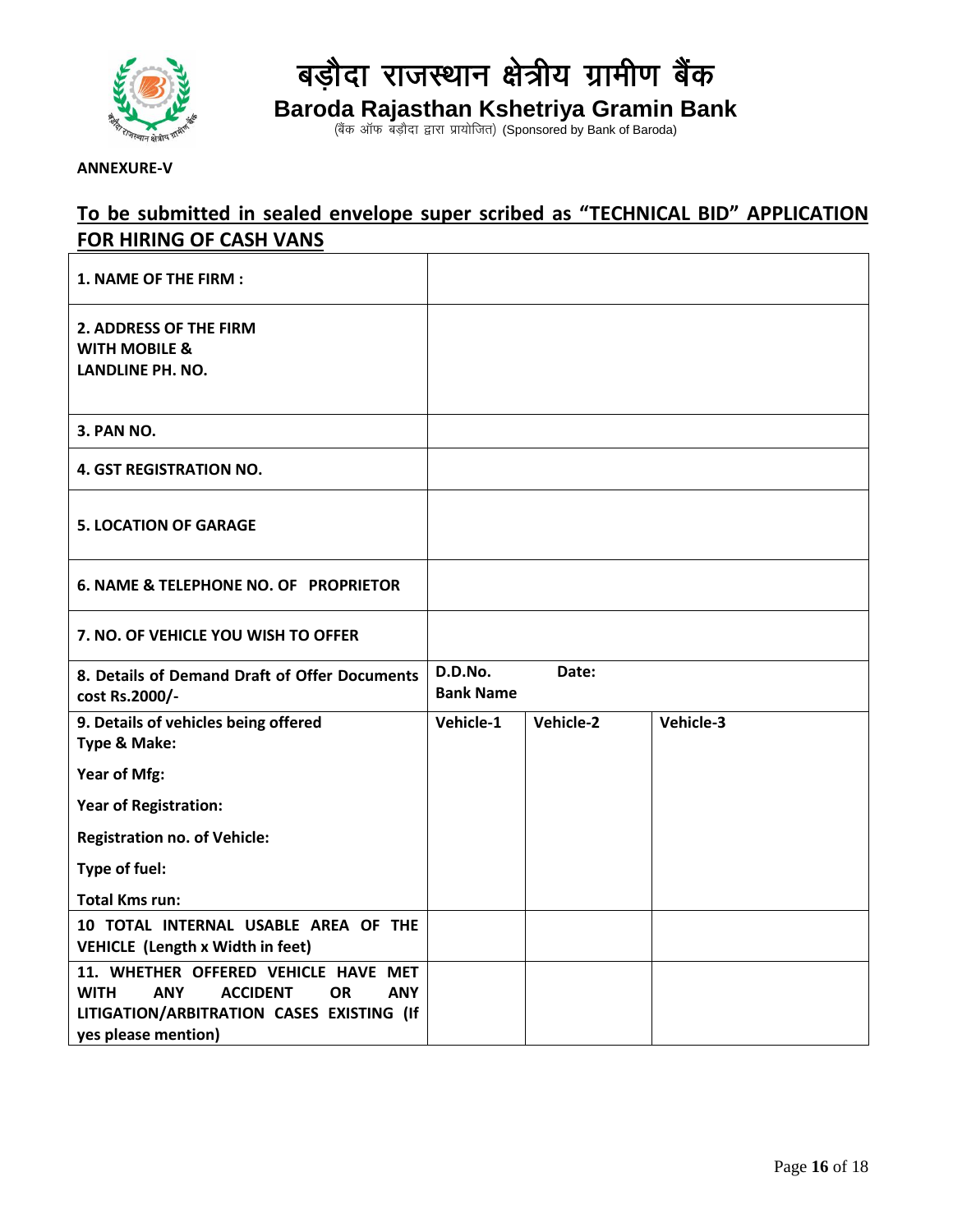

# बड़ौदा राजस्थान क्षेत्रीय ग्रामीण बैंक

### **Baroda Rajasthan Kshetriya Gramin Bank**

(बैंक ऑफ बड़ौदा द्वारा प्रायोजित) (Sponsored by Bank of Baroda)

| 12. NO. OF VEHICLES OWNED BY/ATTACHED TO<br><b>AGENCY</b> | TYPE REG. NO.<br>Year of<br>Manufacture<br>1.<br>2.<br>3.<br>4. |
|-----------------------------------------------------------|-----------------------------------------------------------------|
| 13. NO. OF YEARS OF EXPERIENCE (Please                    |                                                                 |
| attach necessary proof)                                   |                                                                 |
| 14. NAME OF BANK/PSU/ TO WHICH CASH-                      |                                                                 |
| VAN SERVICES HAS BEEN RENDERED IN THE                     |                                                                 |
| <b>PAST THREE YEARS</b>                                   |                                                                 |
| 15. NAME OF THE BANK/PSU/GOV AGENCIES                     | NAME OF BANK/PSU/GOV. ORG.                                      |
| <b>WHERE ENLISTED/REGISTERED</b>                          | 1.                                                              |
| (Pl. enclose documentary proof)                           | 2.                                                              |
|                                                           | 3.                                                              |
|                                                           | 4.                                                              |
| 16. Whether the terms & conditions and the                |                                                                 |
| offer<br>format<br>with<br>attached<br>agreement          |                                                                 |
| document is accepted in full                              |                                                                 |
|                                                           |                                                                 |
|                                                           |                                                                 |

#### **DECLARATION**

- 1. All the information furnished by me / us here above is correct to the best of my knowledge and belief.
- 2. I / we have no objection if enquiries are made about the information provided in the application form / accompanying sheets / annexures.
- 3. The undersigned understands and agrees that any further relevant information may be requested and agrees to furnish any such information at the request of the Bank.
- 4. I / We agree that the decision of **BARODA Rajasthan Kshetriya GRAMIN BANK** in selection will be final and binding to me / us.

Place: SIGNATURE & SIGNATURE & SIGNATURE & SIGNATURE & SIGNATURE & SIGNATURE & SIGNATURE & SIGNATURE & SIGNATURE & SIGNATURE & SIGNATURE & SIGNATURE & SIGNATURE & SIGNATURE & SIGNATURE & SIGNATURE & SIGNATURE & SIGNATURE & Date: NAME & DESIGNATION SEAL/STAMP OF OFFERER